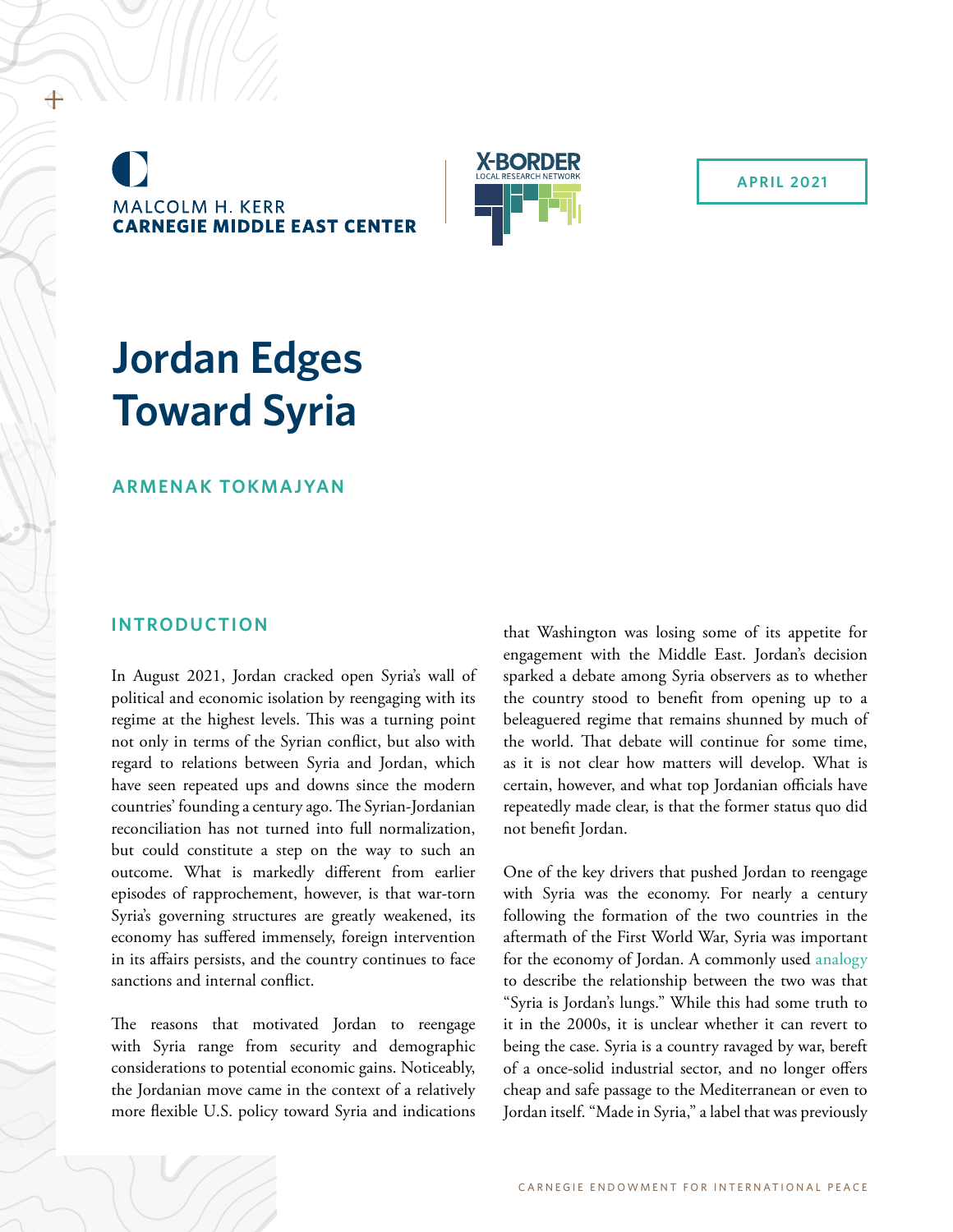associated throughout the region with low prices and relatively good quality fruits, vegetables, garments, and shoes, is nowadays more associated with the production and [export](https://www.nytimes.com/2021/12/05/world/middleeast/syria-drugs-captagon-assad.html) of Captagon and other illegal drugs.

## **THE LEAST DISTASTEFUL OF OPTIONS**

From Amman's perspective, Jordan had many compelling reasons to effect a careful, albeit partial, rapprochement with Bashar al-Assad's regime in Syria. Chief among these reasons was the feeling that the country had nothing to gain by remaining part of Western-led efforts to isolate its northern neighbor. While there are no illusions among the Jordanians that repairing relations with Syria will solve all of their country's myriad issues, a conviction has taken hold among many in the political establishment that engagement will have a largely positive outcome, not least in the economic sphere.

Jordan joined the anti-Assad camp reluctantly, and not without trepidation regarding the consequences of such a move, as evidenced by the fact that Amman never went so far as to cut off relations with Damascus. In the summer of 2011, the [monarchy found itself](https://www.usip.org/publications/2011/11/jordan-and-current-unrest-syria) called upon to adopt a more resolute position vis-à-vis the Assad regime. This pressure came both from within the kingdom and from outside. In Jordan, a segment of the political opposition was pushing for a change in policy in response to the Syrian regime's violent clampdown on protesters. Externally, the United States and the Gulf Cooperation Council, both of which had become very critical of Assad, were doing the same. In November of that year, Jordan's King Abdullah II [told](https://www.bbc.com/news/world-middle-east-15723023) the BBC that, if Assad cared for his country, "he would step down." The king's statement may have pleased some of his allies and domestic critics, but it did not make his choices regarding Syria any easier.

In 2014, by which time Syria had descended into civil war, Jordan saw [several possible outcomes, all](https://foreignpolicy.com/2013/05/01/jordans-security-dilemmas/)  [problematic to varying degrees.](https://foreignpolicy.com/2013/05/01/jordans-security-dilemmas/) Two stood out as especially threatening: a hostile regime in Damascus that could harm Jordan; and an unstable post-Assad Syria ruled by Islamist forces, which had come to dominate the armed opposition the previous year. In this context, 2014 was, as one observer put it, a "gamechanging year for Jordanian security policy."1 Indeed, that year witnessed the rise of the so-called Islamic State in Syria. Confronting and corralling the group became one of Jordan's priorities, and pushed regime change far down the list. Thus, in 2014—if not earlier—the survival of the Syrian regime began to seem like one of the least bad options for Jordan.

Russia's intervention toward the end of 2015 soon made the regime's survival appear increasingly likely. Moscow put its military weight behind Assad, whose forces captured one opposition stronghold after another in 2016–2018, including rebel-held Daraa, which lies along Syria's border with Jordan and hosts the main crossing between the two countries. By 2018, the prospect of Assad remaining in power had become a near-certainty. Yet Amman found itself neighboring not only an embittered regime, but also the latter's allies—Russia, Iran, and Hezbollah—and had to grapple with all the challenges brought about by such a development.

Faced with this new reality, Jordan evinced a desire for better relations with its northern neighbor while at the same time taking care not to upset its key allies, particularly the United States, which remained staunchly anti-Assad. Perhaps the most significant sign by Jordan that it wanted to improve ties with Syria was [its opening of the Daraa border crossing](https://carnegie-mec.org/2021/04/19/thwarting-jordan-s-bahhara-trade-with-syria-risks-social-unrest-in-ramtha-pub-84351) after the regime recaptured it from rebels in August 2018. Beginning late that year, Jordan's border areas witnessed a flurry of economic activity. Yet this did not last, for a number of reasons. Jordanian authorities became less tolerant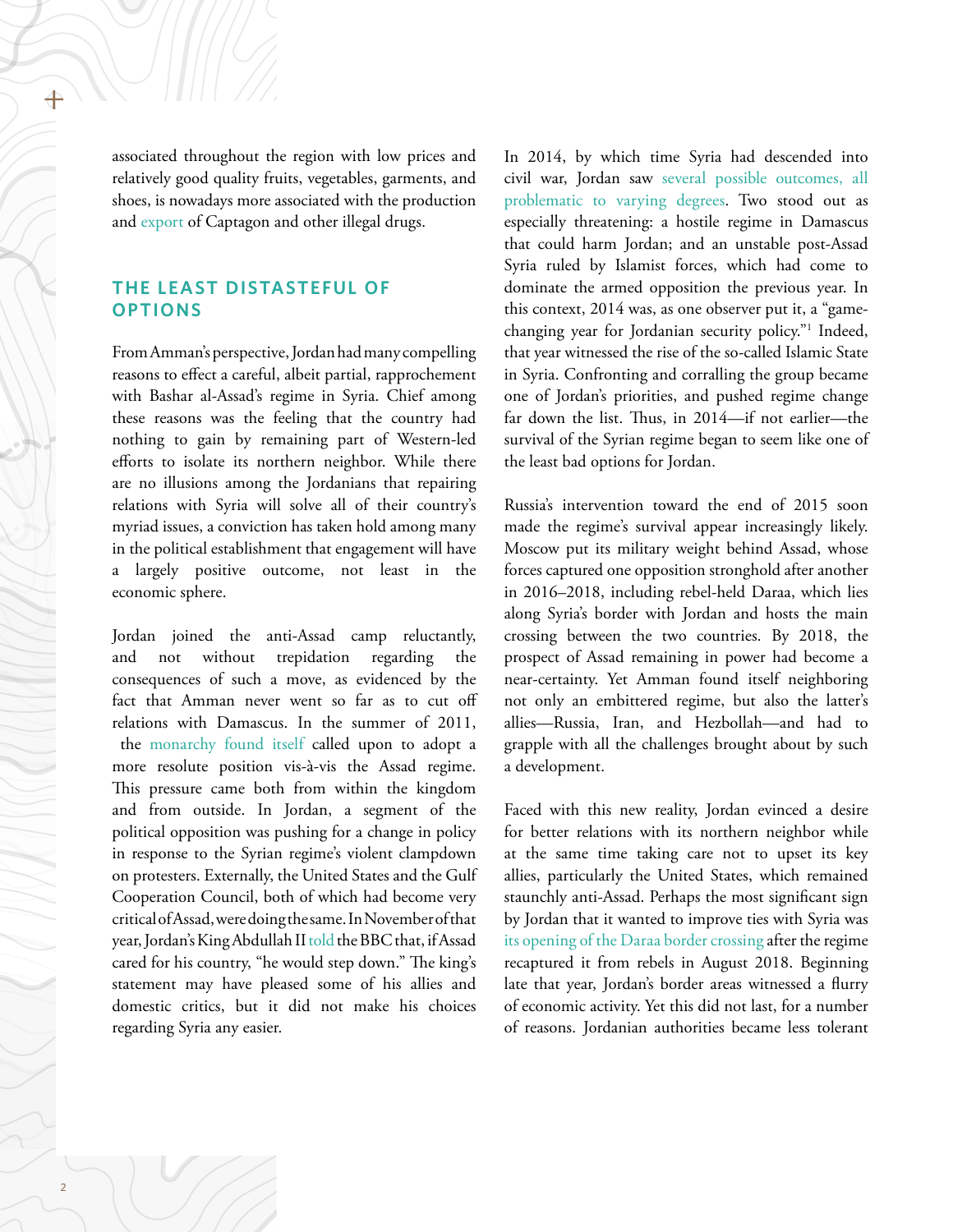of petty trade, which included an informal aspect. Also, the United States, which had placed Syria under sanctions through the Caesar Act, pressured Amman to refrain from engaging economically with Damascus. Washington was adamant that its allies—especially those such as Jordan, to which it provided significant economic aid—adhere to the sanctions regime. Amman complied, yet saw a chance for maneuverability shortly thereafter, when Joe Biden was elected U.S. president.

In [remarks](https://www.state.gov/a-foreign-policy-for-the-american-people/) made in March 2021, U.S. Secretary of State Antony Blinken underlined that his country's top foreign policy priority was China, and mentioned the Middle East only twice: once in the context of U.S. plans to revitalize ties with allies and partners in the region, and a second time to highlight the hard lessons learned from "prolonged U.S. military interventions abroad" and "the limits of force to build a durable peace." Moreover, the new U.S. administration showed more flexibility when it came to the Syria file, [striking a deal](https://thearabweekly.com/russia-us-reach-deal-un-aid-north-western-syria) with Russia on the issue of humanitarian access to Syria, cutting back on sanctions due to their ["chilling effects](https://warontherocks.com/2021/11/lights-on-in-lebanon-limiting-the-fallout-from-u-s-sanctions-on-syria/)" on ordinary Syrians, and giving its [blessing](https://warontherocks.com/2021/11/lights-on-in-lebanon-limiting-the-fallout-from-u-s-sanctions-on-syria/) to a deal to transport Egyptian gas and Jordanian electricity to Lebanon via Syria. The United States remained committed to sanctions, though its relative disengagement from the Middle East and more flexible policies on Syria opened up new opportunities for the likes of Jordan.

Amman was quick to capitalize on these changes. In July 2021, when King Abdullah became the first Arab leader to visit Washington following Biden's assumption of the presidency, Syria was high on his agenda. It is not fully clear what was agreed, but after the meeting, the media leaked details of what became known as a ["Syria non-paper](https://aawsat.com/home/article/3221221/%C2%AB%D9%88%D8%AB%D9%8A%D9%82%D8%A9-%D8%B3%D8%B1%D9%8A%D8%A9%C2%BB-%D8%AA%D9%82%D8%AA%D8%B1%D8%AD-%D8%AE%D8%B7%D9%88%D8%A7%D8%AA-%D9%84%D9%80%C2%AB%D8%AA%D8%BA%D9%8A%D9%8A%D8%B1-%D9%85%D8%AA%D8%AF%D8%B1%D8%AC-%D9%84%D8%B3%D9%84%D9%88%D9%83-%D8%A7%D9%84%D9%86%D8%B8%D8%A7%D9%85%C2%BB-%D8%A7%D9%84%D8%B3%D9%88%D8%B1%D9%8A)" that diagnosed the state of affairs in Syria, underlined previous failures, and suggested a path forward. Abdullah reportedly received support for the Syria non-paper from Russia during his [visit](http://en.kremlin.ru/events/president/news/66437) to Moscow the following month. Subsequent developments suggest that the United States gave Abdullah the go-ahead to build closer ties with the Syrian regime.

Jordan's policy shift was accompanied by a media blitz meant to explain the monarchy's reasoning. Top officials argued that Assad was there to [stay](https://edition.cnn.com/videos/tv/2021/07/25/exp-gps-0725-king-abdullah-syria-refugees.cnn) and that all approaches thus far to resolving the Syrian conflict had [failed.](https://www.france24.com/en/tv-shows/the-interview/20211112-western-policy-on-syria-has-been-a-failure-jordan-s-fm-tells-france-24) This made maintaining the status quo untenable, especially for Jordan and others in the region. Unlike those countries spearheading Assad's isolation, all of which were at a remove from Syria (the United States, Germany, and France in the West, Qatar in the Arab world), Jordan was, as its foreign minister put it, "in the [range of fire](https://www.youtube.com/watch?app=desktop&v=Aj2DLsMlMXc)."

Jordan [framed its new policy](https://www.youtube.com/watch?v=Fd5BffaYguc) as an attempt to find new ways to solve the Syrian crisis based on UN Security Council resolutions, a U.S.-Russia agreement, and a bigger role in Syrian affairs for Arab countries. But in many ways, Jordan's move was an attempt to tackle its top concerns through direct engagement with Syria, rather than continuing to pursue the wait-and-see approach that had clearly failed to serve Amman's interests. These concerns included preventing drug smuggling, reviving economies ties, maintaining security and economic stability in southern Syria, actualizing a return (even if partial) of Syrian refugees in Jordan, and addressing the presence of Iranian and pro-Iranian forces in the Jordanian-Syrian border area.

On the ground, the new policy translated into [communication](https://www.reuters.com/world/middle-east/jordans-abdullah-receives-first-call-syrias-assad-since-start-conflict-2021-10-03/) between Assad and Abdullah, and between their [foreign ministers](https://npasyria.com/en/65123/) and other senior officials, in meetings devoted to the discussion of issues such as [border security and drug smuggling](https://petra.gov.jo/Include/InnerPage.jsp?ID=189522&lang=ar&name=news), cooperation on [energy](https://english.alaraby.co.uk/news/syria-regime-delegation-visits-jordan-energy-talks) and [water](http://nabdapp.com/t/99697475) supply, and the [facilitation of trade](https://www.reuters.com/world/middle-east/jordan-fully-reopens-main-crossing-with-syria-2021-09-29/) through the Daraa border crossing. There were observers who doubted that such an approach would prove effective. Some [mocked](https://aawsat.com/home/article/3213261/%D8%B4%D8%A7%D8%B1%D9%84%D8%B2-%D9%84%D9%8A%D8%B3%D8%AA%D8%B1/%D9%87%D9%84-%D8%AA%D9%86%D8%AC%D8%AD-%D8%A7%D9%84%D9%85%D8%A8%D8%A7%D8%AF%D8%B1%D8%A7%D8%AA-%D8%A7%D9%84%D8%A5%D9%82%D9%84%D9%8A%D9%85%D9%8A%D8%A9-%D9%85%D8%B9-%D8%AF%D9%85%D8%B4%D9%82%D8%9F) Jordan's decision to [discuss](https://petra.gov.jo/Include/InnerPage.jsp?ID=189522&lang=ar&name=news) drug smuggling with Syria's defense minister, given that the Syrian regime was widely accused of being [behind](https://www.nytimes.com/2021/12/05/world/middleeast/syria-drugs-captagon-assad.html) the phenomenon. Another example is Jordan's reopening of the border to improve trade. Critics suggested that after a decade of war, Syria had little [to offer](https://twitter.com/joel_rayburn/status/1442526790883348489) Jordan.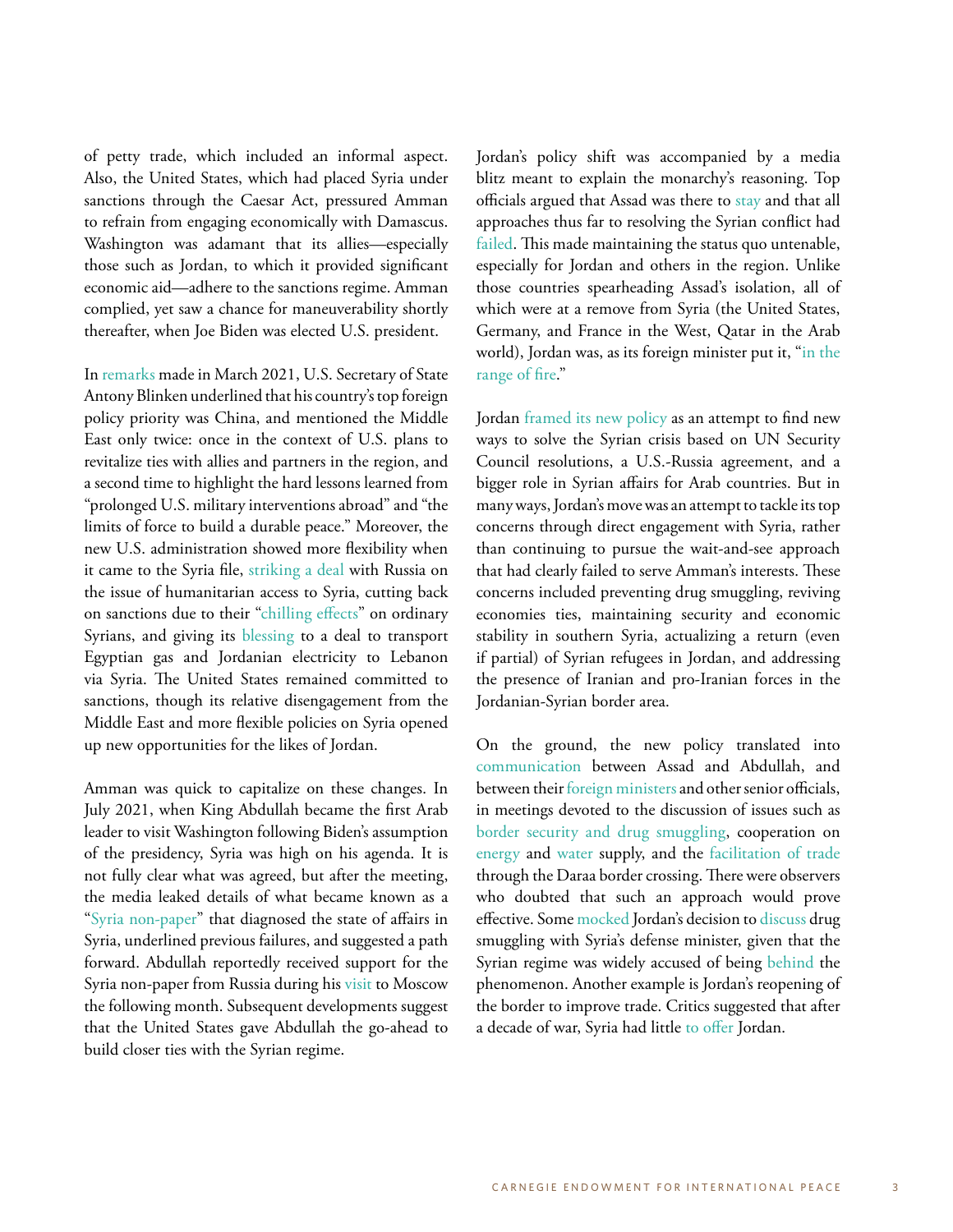It is still early to provide a comprehensive assessment of whether reengaging with Syria has met Jordan's policy objectives on the security and political levels. But more than six months into Amman's about-face, there are some indications that it is bearing fruit on the economic level. This is significant because revitalizing its stagnant economy was high on Jordan's agenda. Moreover, progress on the economic front may well serve as a sign of things to come.

## **NOT QUITE AN ECONOMIC BONANZA, BUT PERHAPS A START**

The most noticeable changes in the past six months have taken place in the economic domain, especially in trade and transit. Before the war, Syria was a crucial trading partner for Jordan, with petty trade that primarily benefited Jordan's border areas and both large-scale and transit trade (which is reliant on trucking) that leveraged Jordan's land link to the Gulf's lucrative markets. Qualitative and quantitative data suggest improvement on all three fronts in the past six months. Moreover, as the historical rhythm of Syria-Jordan relations suggests, closer economic ties open the door to political and security cooperation.

Ramtha, a Jordanian border city and traditional hub for Syrian goods imported both formally and informally, provides an instructive case study. [In the pre-2011](https://carnegie-mec.org/2021/04/19/thwarting-jordan-s-bahhara-trade-with-syria-risks-social-unrest-in-ramtha-pub-84351) period, Ramtha boasted the country's biggest bazaar for cheap and relatively high-quality Syrian goods, which made their way to all other Jordanian cities. Indeed, cross-border petty trade was the city's economic backbone: on the one hand it generated jobs, and on the other it kept the cost of basic foodstuffs and certain consumer goods low due to price differences between Jordan and Syria.

A decade of war in Syria changed all that. The nearcollapse of Syria's economy, an extended period of closed borders, and disruptions from the COVID-19 pandemic all led to a significant [economic decline in](https://carnegie-mec.org/2021/04/19/thwarting-jordan-s-bahhara-trade-with-syria-risks-social-unrest-in-ramtha-pub-84351) 

[Ramtha,](https://carnegie-mec.org/2021/04/19/thwarting-jordan-s-bahhara-trade-with-syria-risks-social-unrest-in-ramtha-pub-84351) along with poverty and joblessness. Thanks to the reopening of the border with Syria toward the end of 2018, the city's economy witnessed a revival—but the boom was quickly cut short. The Jordanian government had become much tougher on informal trade in order to stem the flow of illegal drugs, weapons, and cigarettes from Syria. Additionally, the United States exerted pressure on Jordan to refrain from engaging in economic activity with Syria (in compliance with Washington's policy to isolate the country). Finally, there was the COVID-19 crisis.

However, in September 2021, the [full reopening of](https://www.reuters.com/world/middle-east/jordan-fully-reopens-main-crossing-with-syria-2021-09-29/)  [the border o](https://www.reuters.com/world/middle-east/jordan-fully-reopens-main-crossing-with-syria-2021-09-29/)nce again revived the economy of Ramtha and other border areas. The border town of Jaber and the city of Mafraq on the Damascus-Amman highway also experienced an uptick in travelers and commercial trucks. A veteran Jordanian petty trader (*bahhar*) explained the change in simple terms: business was not as good as before 2011, but it was still better than when the border was closed or cross-border movement severely restricted.2 His observations reflected the changes at the border. Before 2011, petty traders would frequent Syria every day, sometimes even twice, which enabled them to make profits much higher than the average in Jordan (before the uprising in Syria, ten to twelve trips per month could earn one income [roughly equivalent](http://alrai.com/article/10450889/%D9%85%D8%AD%D9%84%D9%8A%D8%A7%D8%AA/%D8%BA%D9%86%D9%8A%D9%85%D8%A7%D8%AA-%D8%A3%D8%B1%D9%82%D8%A7%D9%85-%D8%AE%D8%B7-%D8%A7%D9%84%D9%81%D9%82%D8%B1-%D9%81%D9%8A-%D8%A7%D9%84%D8%A3%D8%B1%D8%AF%D9%86-%D8%BA%D9%8A%D8%B1-%D9%85%D9%82%D9%86%D8%B9%D8%A9-%D9%88%D8%B5%D8%A7%D8%AF%D9%85%D8%A9) to Jordan's minimum wage). Currently, the situation is very different. Drivers cross into Syria only once every few days, owing to tougher security checks, the obligation to comply with COVID-19 regulations, and decreased tolerance of informal trade by the Jordanian authorities. All of this has diminished their margin of profit, though the situation is still better than when the border was closed.3

On the level of transit trade, the difference is less marked, precisely because such trade, which resumed in September 2018 when the border first reopened between Jordan and Syria, was able to continue. Figures from the Jordanian government's Department of Statistics show that in the last three months of 2018, imports from Syria [doubled](https://jorinfo.dos.gov.jo/Databank/pxweb/en/DOS_Database/START__03__0301/EXTRD_CNT/table/tableViewLayout2/) in comparison to the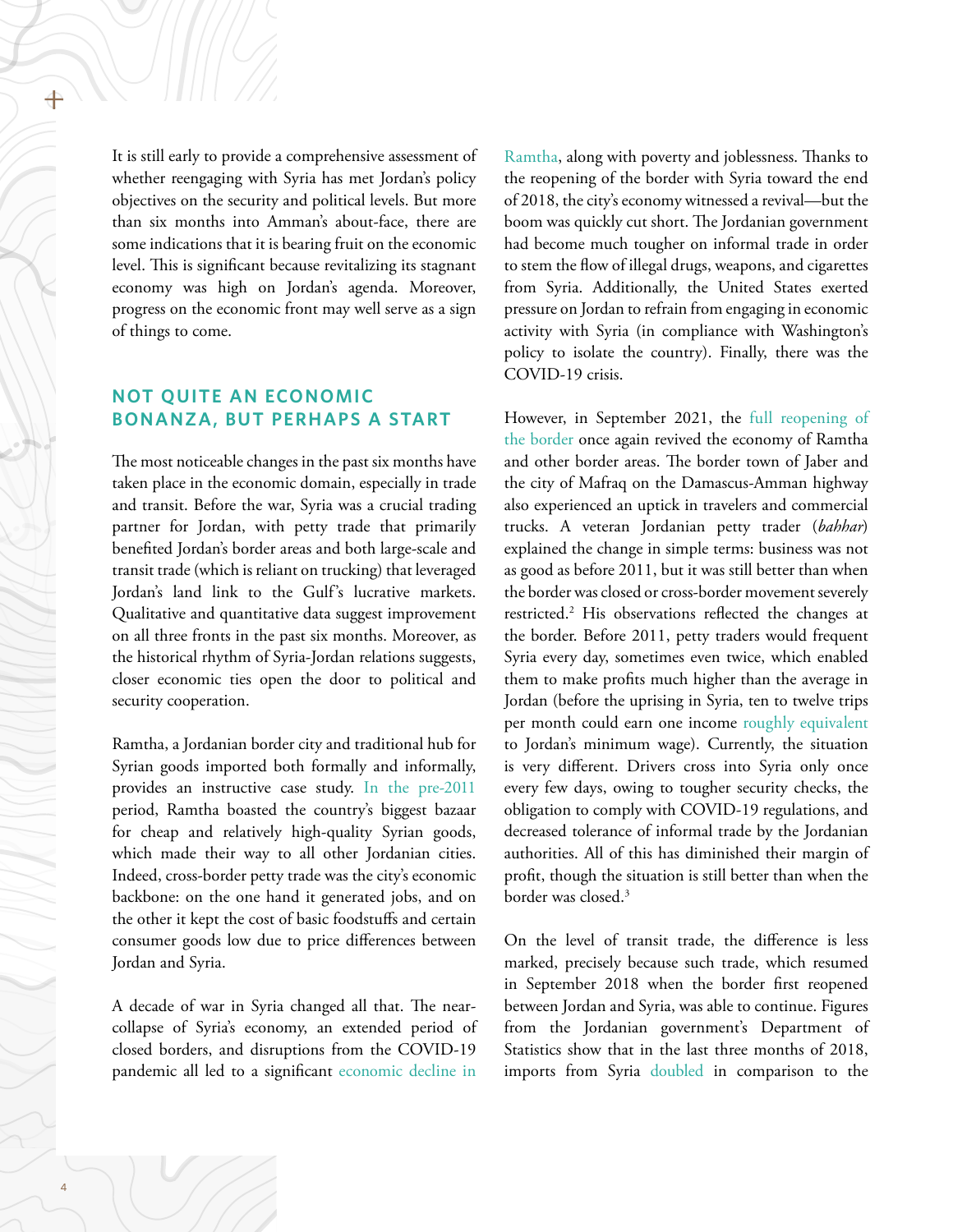previous year. The figures declined in 2019 and 2020, owing to disagreements between Syria and Jordan as well as the COVID-19 pandemic, only to increase once again after the recent reopening. In October 2021, for instance, imports from Syria increased by 40 percent, exports by 20 percent, and reexports by 55 percent, [in comparison to the same month in 2020.](https://jorinfo.dos.gov.jo/Databank/pxweb/en/DOS_Database/START__03__0301/EXTRD_CNT/table/tableViewLayout2/) The head of the Syndicate of Owners of Clearance and Cargo Transport Companies in Jordan [said](https://alghad.com/850-%D8%A7%D8%B1%D8%AA%D9%81%D8%A7%D8%B9-%D8%AD%D8%B1%D9%83%D8%A9-%D8%A7%D9%84%D8%B4%D8%A7%D8%AD%D9%86%D8%A7%D8%AA-%D9%85%D9%86-%D8%A7%D9%84%D8%A3%D8%B1%D8%AF%D9%86-%D8%A5%D9%84%D9%89-%D8%B3%D9%88/) that in November, 100–120 trucks entered Syria per day, as opposed to 15–20 before the recent border opening. Consider, also, Syrian exports to Saudi Arabia—traditionally a prime destination for Syrian goods transiting through Jordan. According to Saudi official data, the value of Syrian exports to the kingdom increased from [346 million](https://www.stats.gov.sa/en/325)  [Saudi riyals](https://www.stats.gov.sa/en/325), or \$92 million, in 2017 (their all-time low), to [1,200 million Saudi riyals,](https://www.stats.gov.sa/en/325) or \$320 million, in 2021.

The war altered some of the historical features of trade between Syria and Jordan. For example, the trade balance now tilts slightly in Jordan's favor. In the first decade of the century, when trade grew significantly, the balance was in Syria's favor, with 2006 being the exception. Between 2014 and 2021, that balance changed. During those years, the value of goods exported or reexported to Syria was about 587 million Jordanian dinars, while the value of imports constituted 464 million dinars.

Yet another trend that could become more dominant over the coming years is the connecting of international markets to Syria through Jordan. Although there is a lack of detailed statistics, the head of Jordan's Syndicate of Owners of Clearance and Cargo Transport Companies [suggests](https://alghad.com/%D8%AA%D9%88%D9%82%D8%B9-%D8%A7%D8%B1%D8%AA%D9%81%D8%A7%D8%B9-%D8%AA%D8%AC%D8%A7%D8%B1%D8%A9-%D8%A7%D9%84%D8%AA%D8%B1%D8%A7%D9%86%D8%B2%D9%8A%D8%AA-%D8%A5%D9%84%D9%89-%D8%B3%D9%88%D8%B1%D9%8A%D8%A9/) that transit trade with Syria through Aqaba port and the Jaber/Nassib border crossing could increase by some 1,000 percent in the foreseeable future, owing to competitive fees. In other words, the changes in policy that Jordan has recently made toward Syria have enabled the former to position itself as a transit zone for Syrian importers.

Reengaging with Syria on the economic level also has an important political dimension, both in terms of bilateral relations and internal politics. Internally, a [poll](https://jcss.org/2246/%D8%A7%D8%B3%D8%AA%D8%B7%D9%84%D8%A7%D8%B9-%D9%84%D9%84%D8%B1%D8%A3%D9%8A-%D8%A7%D9%84%D8%B9%D8%A7%D9%85-%D8%AD%D9%88%D9%84-%D8%A7%D9%84%D8%A3%D9%88%D8%B6%D8%A7%D8%B9-%D9%81%D9%8A-%D8%B3%D9%88%D8%B1/) conducted by Jordan's Center for Strategic Studies in October suggests wide popular support for the kingdom's decision to reengage with Syria. About 78 percent of the 1,208 participants thought that the most severe damage done to Jordan as a result of the war in Syria was economic in nature. Jordan's two policies of opening up to Syria and reopening the Jaber/Nassib border crossing were supported by 80 and 84 percent of the participants, respectively. These figures, along with this writer's field observations and conversations in Amman, Irbid, and Ramtha, suggest that most Jordanians agree with their country's new approach to Syria and expect to reap economic benefits.

In the context of Syrian-Jordanian relations, which have fluctuated between hostility and alignment since the 1950s, an improvement on the economic front has generally facilitated closer political and security cooperation. For example, in the mid-1970s, following a period of intense hostility, Jordan and Syria took to mending their economic ties. Indeed, during King Hussein's visit to then president Hafez al-Assad in Damascus in 1975, the economy was high on the agenda. Yet it was apparent that Jordan had an additional incentive for the summit. The Jordanian side wanted the economic dimensions of the Jordanian-Syria alignment "developed beyond short-term gains to create more solid political relations through a foundation of increasingly irrevocable economic ties."4

The alignment was short-lived, however. It was followed by about two decades of renewed hostility. The demise of old rulers and the ascent to power of President Bashar al-Assad and King Abdullah created new opportunities. Once again, Syria and Jordan opened up to each other. In the first few years of warming relations, the agreements signed between the sides were mostly economic in nature.<sup>5</sup> But over time, the cooperation